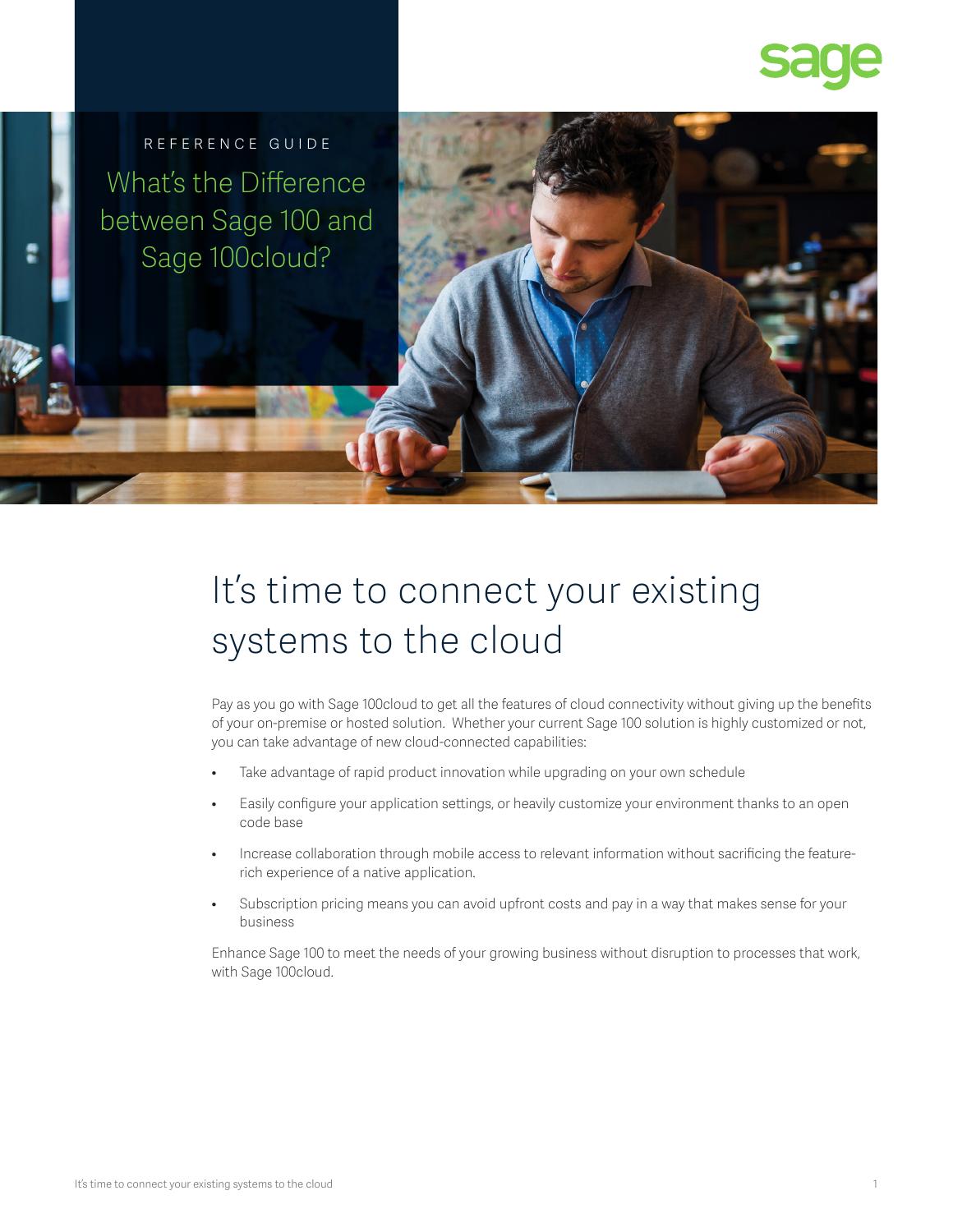# Be More Productive

Expand your already rich feature-set with additional standard cloud-connected modules for Sage 100cloud.

#### **Take control of your budget planning process**

Bring strategic insight to business planning with *Budgeting and Planning for Sage 100cloud*, an enterprise-wide, purpose-built budgeting and planning application. Make quicker, more informed decisions by shortening budgeting and planning cycles. Optimize your planning process and increase collaboration across business lines by clearly connecting budgeting activities to organizational performance.

#### **Improve inventory management**

*Inventory Advisor Basics for Sage 100cloud* helps smaller retail and distribution businesses to establish and maintain high impact inventory management practices. This lighter version of Sage Inventory Advisor connects directly to Sage 100cloud, helping users minimize stock-outs, reduce excess, and produce optimal orders quickly.

#### **Track inventory in multiple locations**

*DSD / ScanForce Multi-Bin Management for Sage 100cloud* extends the warehousing capabilities of Sage 100cloud to include the designation, storage, and distribution of a single inventory item in multiple "bin" locations within a warehouse. Set customer or item specific restrictions based on bin location, perform on-the-fly bin location transfers, set minimum and maximum location quantities, and much more.

## Be More Confident

Reduce risk and increase compliance with cloudconnected services

#### **Automate bank reconciliation**

Sage 100cloud simplifies the reconciliation process by allowing users to connect directly to their bank feeds and automate transaction matching so that disparities are identified and flagged as they happen. Increase efficiency, decrease risk, and be more responsive to accounting discrepancies as they arise.

#### **Increase government reporting efficiency**

Preparing certified payroll reports can be timeconsuming and error prone at the best of times, let alone when a single contractor has multiple projects that cut across state lines. With Sage 100cloud you can easily flag information for inclusion as part of Certified Payroll Reports. Automatically generate Certified Payroll Reports using the *Sage 100 Payroll*  add on module.

# Be More Agile

You need a business management solution that is flexible enough to meet your needs as you respond to opportunities and challenges in a constantly changing world.

#### **Make Sage 100cloud your own**

Thanks to the Custom Office module, you are already able to customize almost every part of the data entry experience. New modernized screens have increased adoption, usability, and user engagement. Now, with Sage 100cloud, you can customize fonts, colors, and backgrounds to match your brand and promote a greater sense of pride in the ways that you do business.

#### **Get the information you need, where you need it**

*Sage Contacts for Sage 100cloud* allows businesses with an Office 365 Business Premium subscription to look up customer contact information right from Outlook 365. Grant role-appropriate access to information about available credit, outstanding balances, and the number of days it typically takes to settle a bill. Click through payment and invoice histories, review recent customer communications, and create notes to share with other Sage Contacts users. This powerful feature can be extended to everyone in your organization without the need to purchase additional product licenses for Sage 100cloud.

#### **Go mobile**

The *Scanco Mobile Sales* app allows businesses to go from quote to invoice on any iOS or Android mobile device. This comprehensive sales solution streamlines the sales process allowing sales representatives to connect with the data they need and accomplish crucial tasks both inside and outside of the office. Businesses using Sage 100cloud can empower their sales force with five included licenses for Scanco Mobile Sales.

### **A cloud connected solution for a cloud connected world**

You want an on-premise business management solution you can trust, but you also want to take advantage of additional cloud-based functions designed to meet your unique business needs. For small and mid-sized manufacturers, *Sage 100cloud Manufacturing* adds functionality to assist with estimating and quoting, job planning, scheduling, inventory optimization, and more. *AP Automation* is built to automate your entire AP process, from purchase to payment. Invoices are entered with guaranteed accuracy and stored securely in the cloud, saving you time as we take care of the data entry.

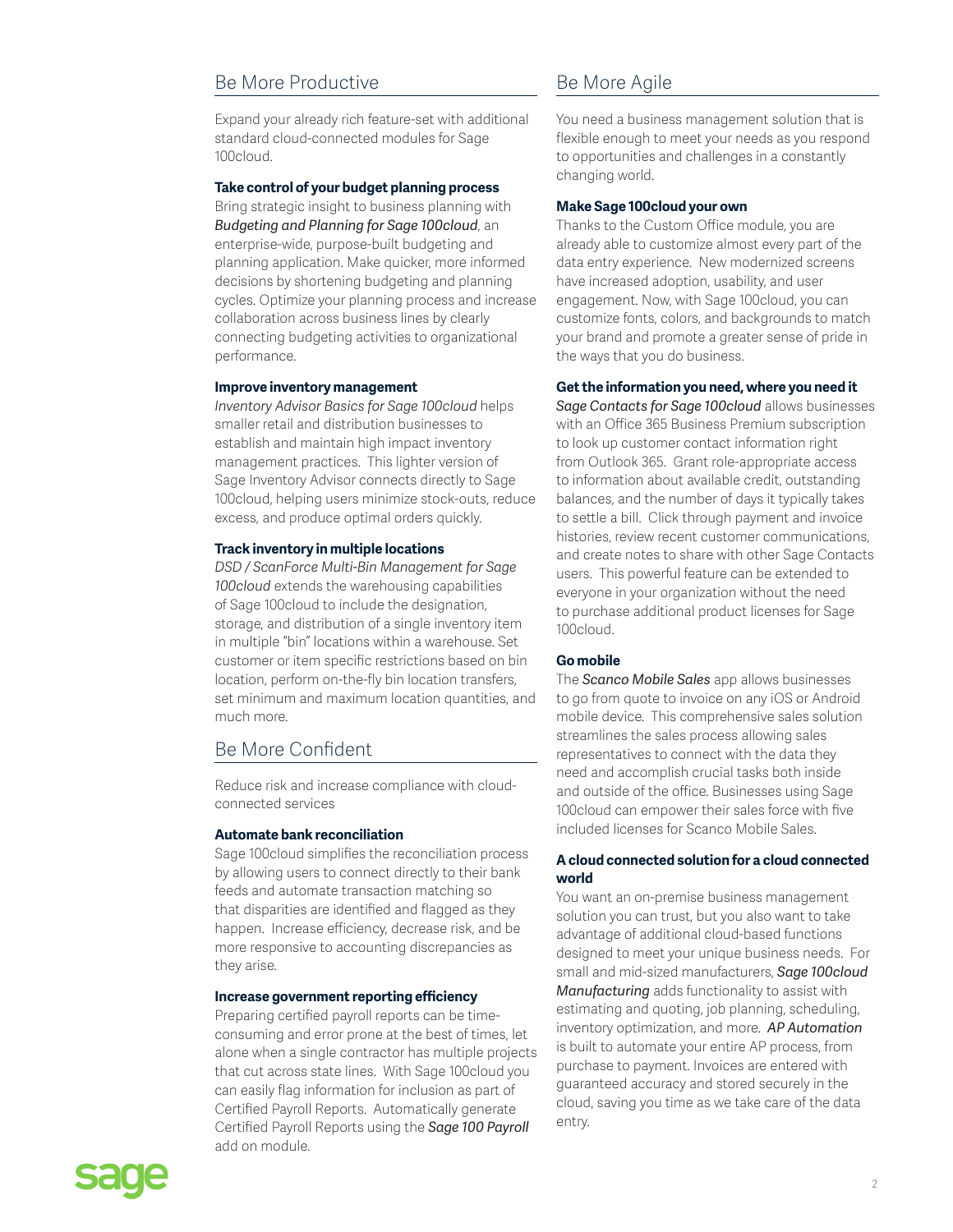# Feature Comparison

# **Available Modules**

|                                        | <b>Sage 100</b> | Sage 100cloud |
|----------------------------------------|-----------------|---------------|
| Library Master                         |                 |               |
| General Ledger                         |                 |               |
| Accounts Payable                       |                 |               |
| Accounts Receivable                    |                 |               |
| <b>Business Insights</b>               |                 |               |
| Paperless Office                       |                 |               |
| Custom Office                          |                 |               |
| Credit Card Processing                 |                 |               |
| Visual Integrator                      |                 |               |
| Sage Intelligence                      |                 |               |
| Crystal Reports                        |                 |               |
| Purchase Order                         |                 |               |
| Sales Order                            |                 |               |
| Inventory Management                   |                 |               |
| Mobility for Barcode                   |                 |               |
| Return Merchandise Authorization (RMA) |                 |               |
| <b>Bill of Materials</b>               |                 |               |
| <b>Budgeting and Planning</b>          |                 |               |
| Sage Inventory Advisor Basics          |                 | ✓             |
| Scanco Mobile Sales                    |                 |               |
| Sage Contact                           |                 |               |
| DSD / Scanforce Multi-Bin Basic        |                 |               |

# **Available Features**

|                                                    | <b>Sage 100</b> | Sage 100cloud |
|----------------------------------------------------|-----------------|---------------|
| Modernized Screens                                 |                 |               |
| <b>GDPR Compliance</b>                             |                 |               |
| Reprint Sales Order from History                   |                 |               |
| Invoice History from Vendor Maintenance            |                 |               |
| Automated Bank Feeds and Reconciliation            |                 |               |
| Enhanced Search with Auto Complete                 |                 |               |
| Inactive Warehouse                                 |                 |               |
| Consolidated Sales Order Invoicing                 |                 |               |
| Custom Theme Settings (fonts, colors, backgrounds) |                 |               |
| Spell Check                                        |                 |               |